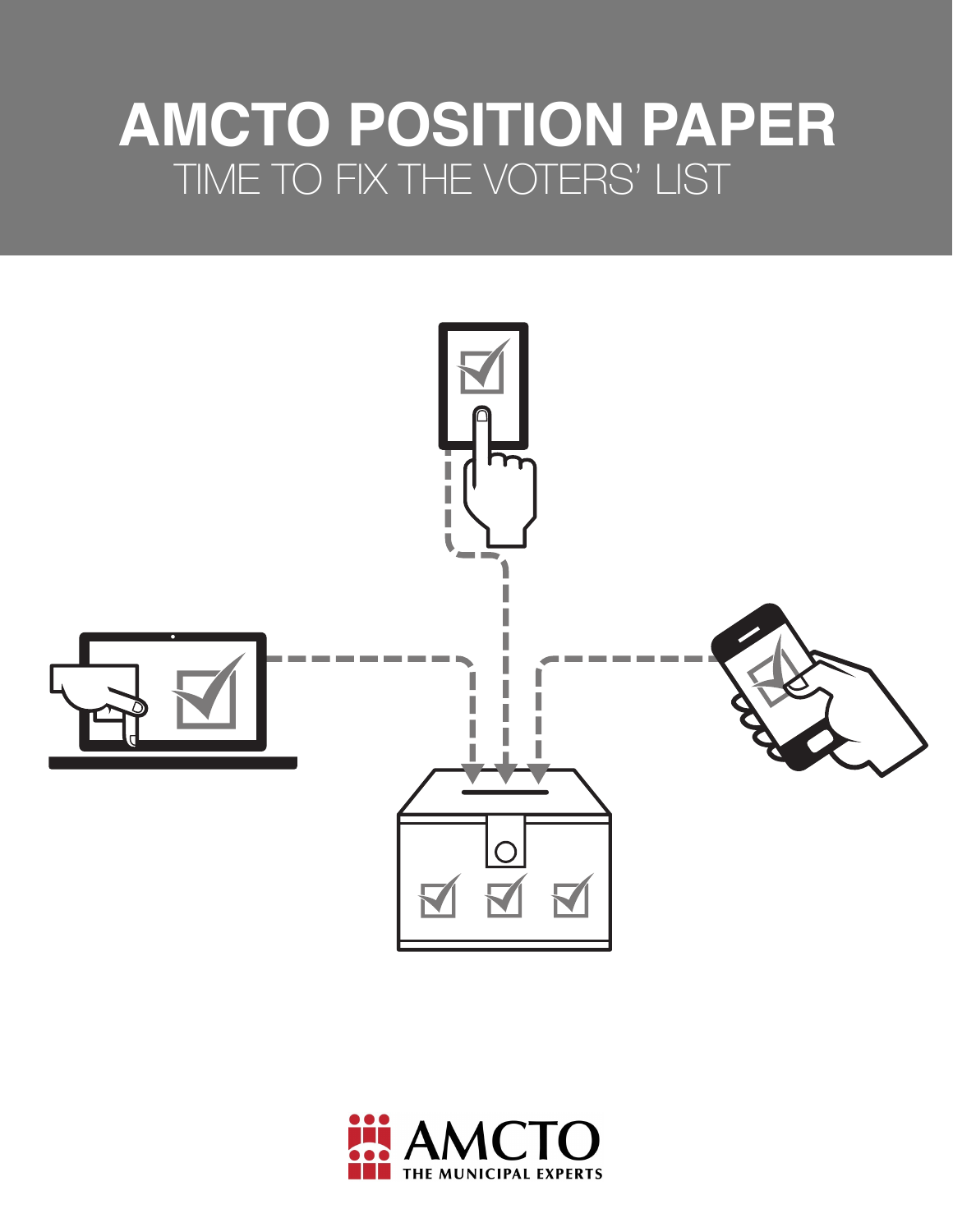#### **About AMCTO:**

AMCTO represents excellence in local government management and leadership. AMCTO has provided education, accreditation, leadership and implementation expertise for Ontario's municipal professionals for over 75 years.

With approximately 2,200 members working in 98 per cent of municipalities across Ontario, AMCTO is Canada's largest voluntary association of local government professionals, and the leading professional development organization for municipal administrative staff.

Our mission is to provide management and leadership service to municipal professionals through continuous learning opportunities, member support, and legislative advocacy.

#### **For more information about this paper, contact:**

Rick Johal Director, Member and Sector Relations rjohal@amcto.com | 905.602.4294 ext. 232

Eric Muller Coordinator, Legislative Services [emuller@amcto.com](mailto:emuller@amcto.com) | (905) 602-4294 x234

#### **Contact us:**

AMCTO | Association of Municipal Managers, Clerks and Treasurers of Ontario 2680 Skymark Avenue, Suite 610 Mississauga, Ontario L4W 5L6 Tel: (905) 602-4294 | Fax: (905) 602-4295 Web: [www.amcto.com](http://www.amcto.com) | @amcto\_policy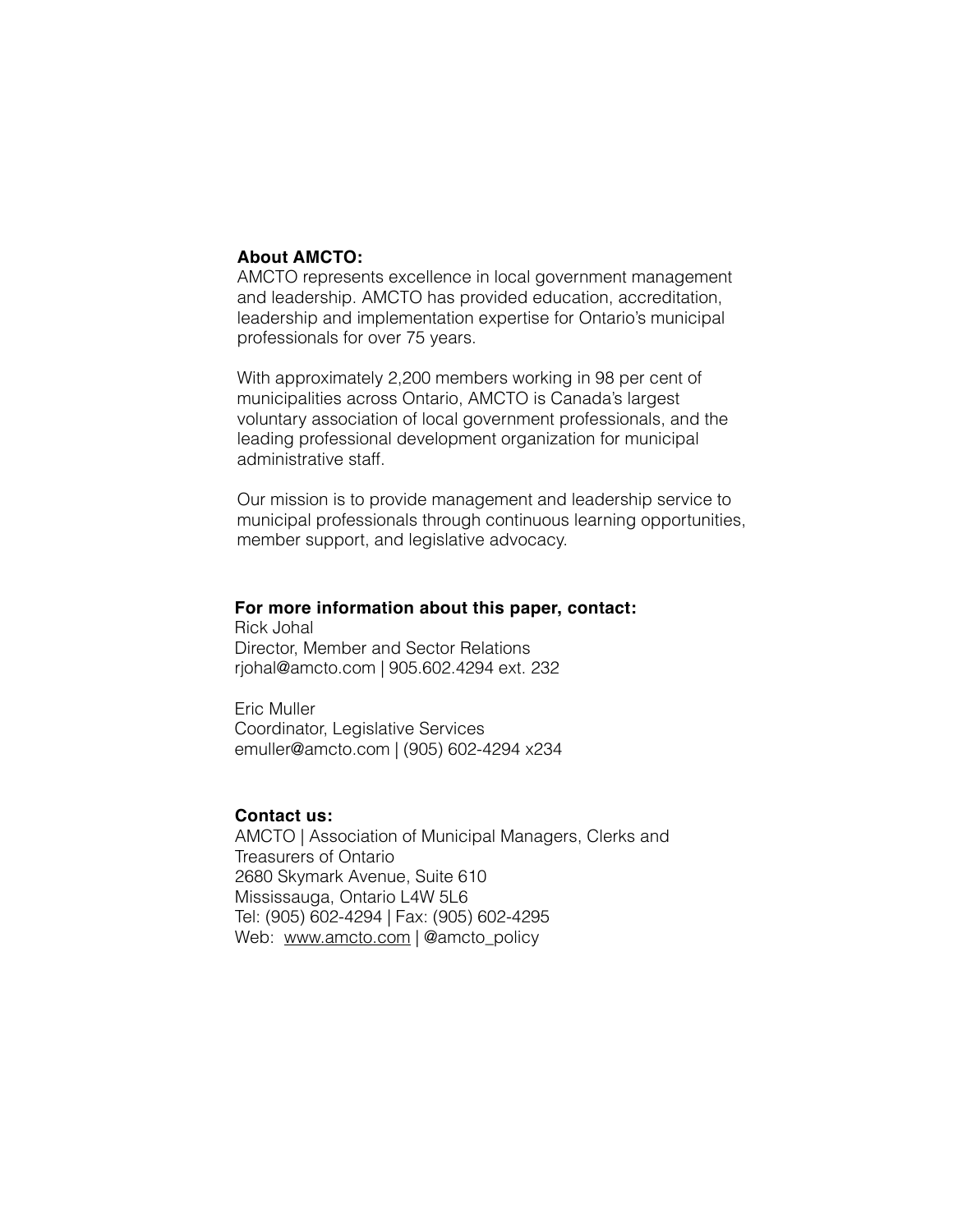# **INTRODUCTION**

Every four years millions of Ontarians exercise their democratic franchise by voting in municipal elections. Municipal Clerks, as the professionals who administer local government elections, work hard to ensure that these elections are free and fair, and that the right to vote is protected for all who seek to exercise it.

Over the past 20 plus years in Ontario, the rapid expansion of the information age has made elections increasingly more complex to administer. At the same time, citizens have become progressively disengaged and voter turnout for elections at all three levels of government has steadily dropped. In response, election administrators at the municipal level have pioneered the use of electronic tabulators and other new vote-counting technologies and introduced Internet voting alongside a range of other alternative voting methods. Yet, their best efforts to offer a high-level of service, have been consistently compromised by one of the most elementary ingredients of a free and fair election: an accurate list of eligible voters. 1

The voters' list in Ontario is plagued by inaccuracies, and despite previous promises of reform, has remained a thorn in the side of election administrators across the province, and a constant source of frustration for voters. Neither the use of new technology, nor a willingness to explore new methods of voting have altered the reality that every four years municipalities will be provided with a list of electors that is deeply flawed.

The purpose of this position paper is to advocate for a new approach to building the voters' list in Ontario, a position that AMCTO has long supported for its impact on election administration and the integrity of the election process. There are few issues affecting AMCTO's approximately 2,200 members that generate such a visceral reaction as the state of the voters' list for municipal elections in Ontario. The status quo is no longer an option.

# **PROBLEMS WITH THE CURRENT APPROACH**

The current approach to the voters' list has been premised on two underlying assumptions: that municipal elections are particularly susceptible to fraud, and that the property assessment roll should serve as the basis for developing the list of eligible electors.

However valid these building blocks may have been for the creation of our voters' list regime at conception, their relevance for today's context is questionable. For one, since the creation of our current system the risk of voter fraud has decreased significantly. New sophisticated and secure forms of personal identification have been developed, election administration has become more sophisticated, and the penalties for voter fraud have been strengthened. Even

<sup>&</sup>lt;sup>1</sup> The voters' list in Ontario is supplied by data from the Municipal Property Assessment Corporation (MPAC). Though MPAC does not explicitly create the "voters' list," they create the Provincial List of Electors (PLE), which forms the voters' list. This paper will refer to the PLE as the "voters' list."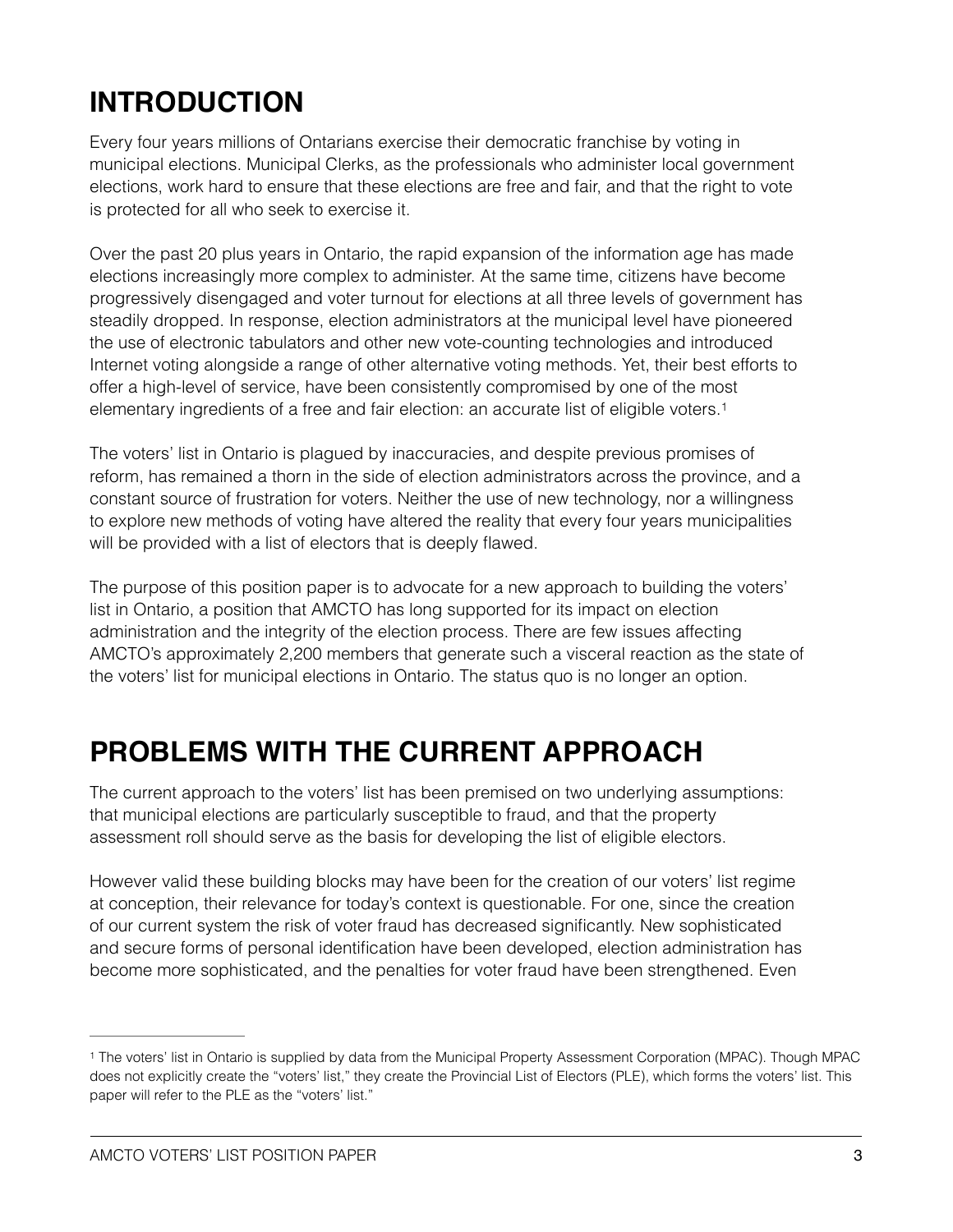in jurisdictions with alternative systems, such as Alberta where there is no voters' list, there is no evidence to suggest that voter fraud is a significant concern.

Increasingly, there is also little justification for the voters' list to be based on the property assessment roll. Aside from concerns about equity and representation, this system was designed with what data was available, rather than what information was needed. Better sources of information are now available, and using the property assessment role as a starting point is no longer a viable or desirable way to provide this service.

However, the larger concern is that these assumptions have given rise to a method for creating the voters' list that simply does not work. Instead the voters' list is plagued by a host of problems that not only create an administrative nightmare every four years, but also threatens the legitimacy of municipal elections in Ontario.

#### *ACCURACY*

The most obvious, and potentially severe problem with the voters list is its inaccuracy. The errors with the voters' list are widespread and systematic. They occur in large and small municipalities, rural and urban, northern and southern, and whether there has been significant voter migration since the last election, or none.





Overall, how satisfied were you with MPAC's service during the 2014 election?

*Source: AMCTO 2014 Post Election Survey, January 2015 (n=112)*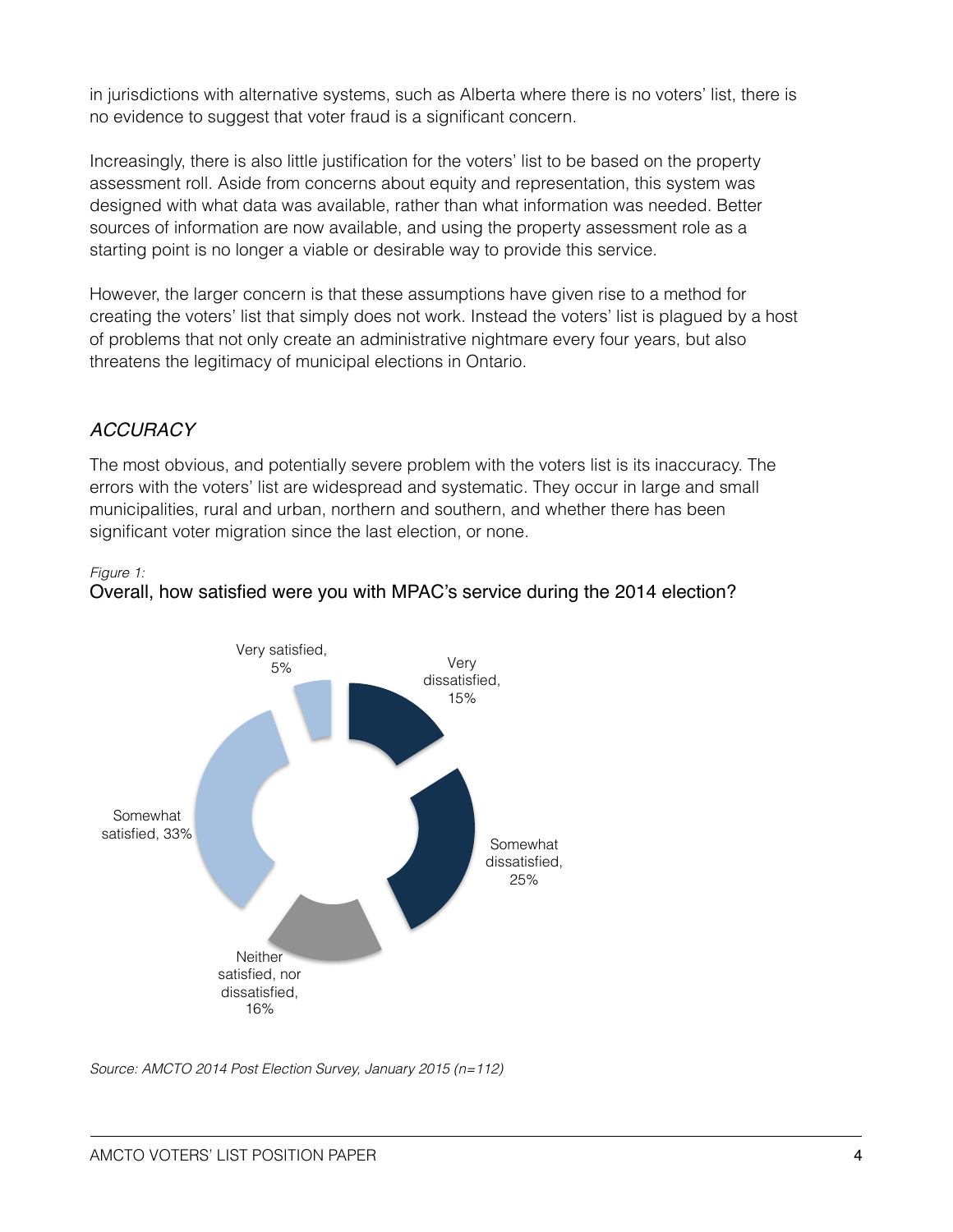In 2014 for example, data was often incomplete, incorrect or simply inaccurate. Many eligible electors, even those who had voted in the last election in the same municipality, were not on the voters' list, while many ineligible electors were. Election administrators feel this reality acutely. For instance, Figure 1 shows that 40 per cent of respondents to AMCTO's postelection survey were either 'somewhat dissatisfied,' or 'very dissatisfied,' with MPAC's ability to provide accurate and useful data for the 2014 voters' list.

The accuracy of the voters' list was a significant issue during the 2014 election, but it was far from being a novel concern. Following municipal elections in 2010<sup>2</sup>, administrators across the province declared 2010 to be one of the most challenging election years ever experienced, as a result of the volume of errors on the voters' list. However, Figure 2 shows that 36 per cent of respondents to AMCTO's 2014 post-election survey indicated that data supplied by MPAC for the 2014 voters list was 'worse,' or 'much worse' than in 2010, while 41 per cent felt that it was 'about the same.' Clearly this is a situation that is not improving, and indeed appears to be getting worse.







*Source: AMCTO 2014 Post Election Survey, January 2015 (n=112)*

Creating a voters' list that is 100 per cent accurate is not possible in a province that experiences as much internal and external migration as Ontario. However, there is an acceptable threshold of errors, and our current voters' list does not come close to meeting it.

AMCTO, *AMCTO Discussion Paper: Issues and Options on the Use of a Voters' List for Municipal Elections in Ontario*, 2 January 30, 2012, 8.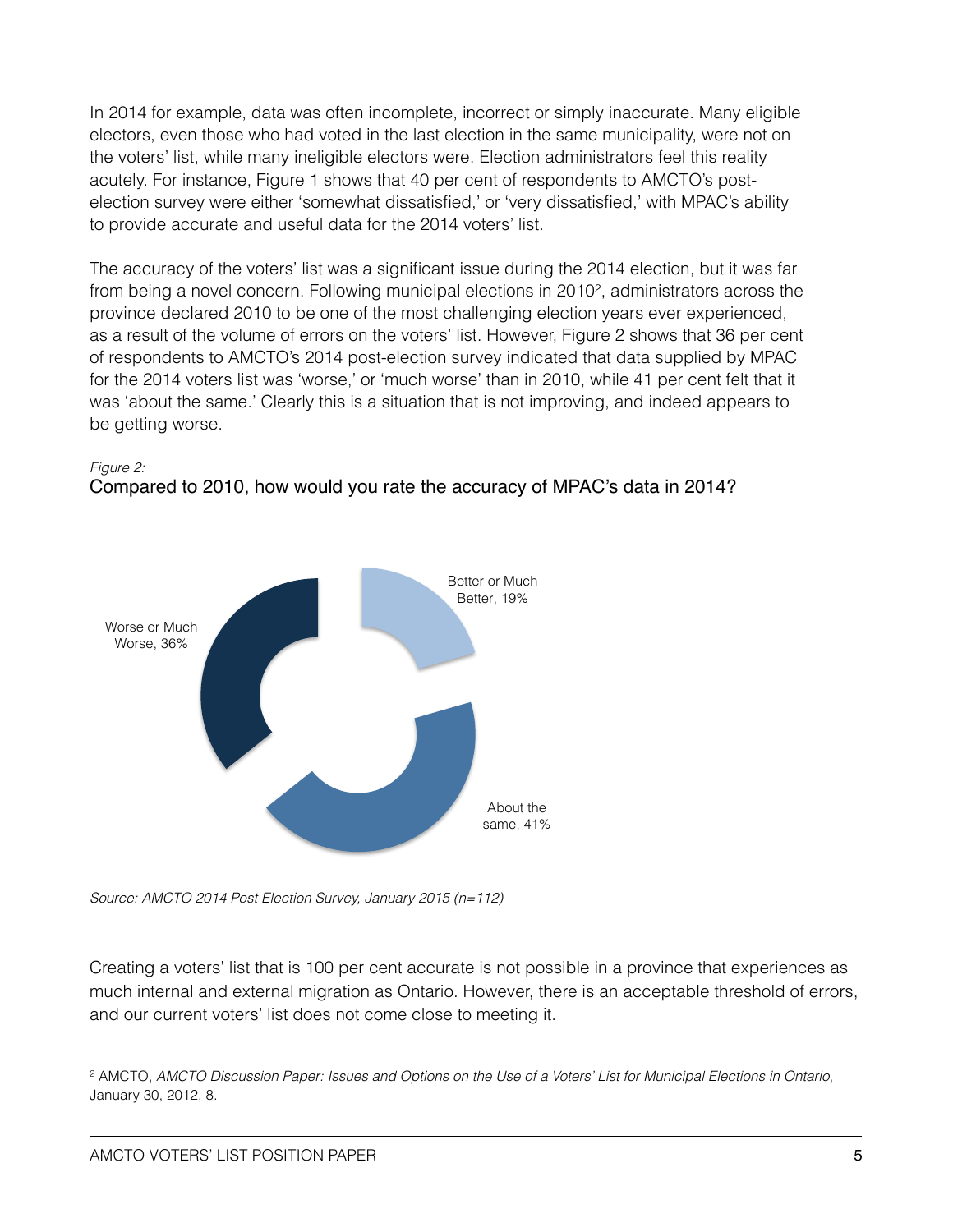#### *COSTS*

While the accuracy of the voters' list is the most consequential concern, it is not the only one. There is also an increasing level of unease about the costs, in staff time and, data storage, cleansing and management that municipalities and MPAC are being forced to pay to maintain a broken system. During the 2010 municipal election, MPAC spent over 4 million dollars to deliver the Preliminary List of Electors (PLE). As Table 1 indicates, however, despite this significant expenditure, municipalities also incurred significant costs to revise and correct the data that they received from MPAC.

#### *Table 1:*

#### Sample of Financial Costs for Municipalities to Revise MPAC Data During 2010 Municipal Election

| <b>Activity</b>                                   | Cost, by population |          |           |
|---------------------------------------------------|---------------------|----------|-----------|
|                                                   | 87,000              | 121,000  | 350,000   |
| <b>MPAC PLE Revisions</b>                         | \$10,750            | \$15,000 | \$6,500   |
| Voters' List Revisions                            | \$15,750            | \$20,500 | \$15,000  |
| Advance Vote and<br><b>Election Day Revisions</b> | \$19,500            | \$23,600 | \$91,500  |
| Post-voting Revisions                             | \$1,000             | \$16,000 | \$31,500  |
| Operating expenses (to<br>complete revisions)     | \$5,600             | \$4,000  | \$11,300  |
| <b>Total</b>                                      | \$51,600            | \$79,100 | \$155,800 |

*Source: AMCTO Discussion Paper: Issues and Options on the Use of a Voters' List for Municipal Elections in Ontario, January 30, 2012, 11*

Creating a voters' list is a difficult task, and municipal administrators recognize this. However, municipalities are required to pay MPAC to create the PLE and then spend additional resources correcting it. Several AMCTO members have noted that the current quality relative to costs of the voters' list would not be tolerated in any other procurement process. Surely, the standards for fiscal responsibility and proper stewardship of increasingly scarce taxpayer dollars should apply to the voters' list as well.

### *VOTER TURNOUT AND THE DEMOCRATIC PROCESS*

There is also mounting concern about the possible effects that the poor quality of the voters' list is having on citizen participation, voter turnout, and the democratic process. Low voter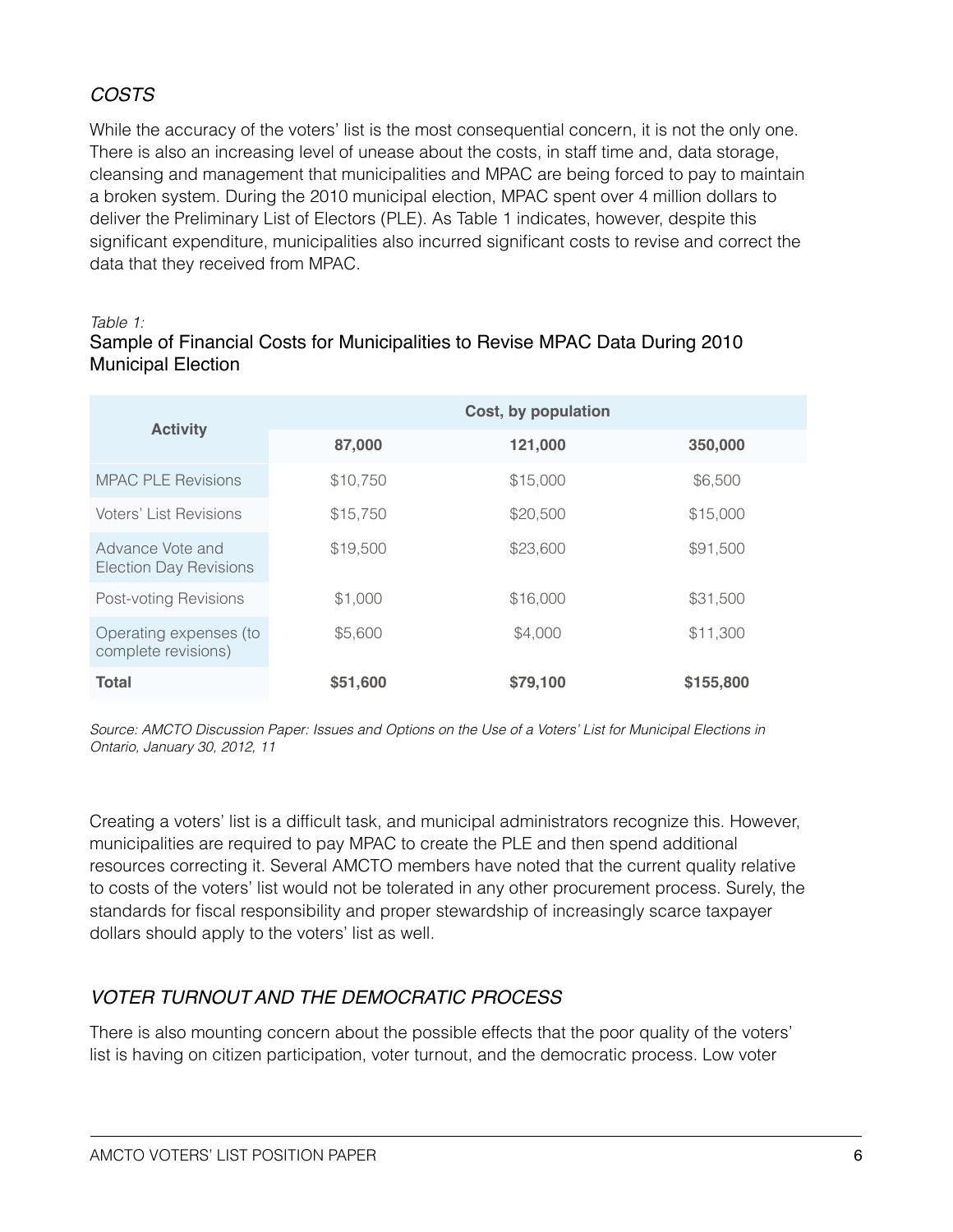turnout is a concern at all three levels of government in Canada. However, as seen in Figure 3, participation during municipal elections is especially low.



*Figure 3:*  Voter Turnout by Population, 2014 Ontario Municipal Election3

There is no doubt that multiple factors cause citizens to disengage with the democratic process, or forgo voting. A poor quality voters' list is not the sole, or even likely the most important factor contributing to low and declining levels of voter turnout. However, while there are many conditions that election administrators cannot control, ensuring an accurate voters' list is one thing that can be ensured. There is no need to risk inadvertently creating a barrier to eligible electors participating in elections.

#### *ACCESSIBILITY*

There is also no need to create unnecessary barriers for the use of alternative and unsupervised voting technologies. The use of unsupervised voting is increasing at a rapid pace in Ontario, especially with respect to Internet voting, with over 20 per cent of municipalities using it in 2014. Similarly, close to 60 per cent of respondents to AMCTO's post-election survey indicated that they would recommend that their municipality use Internet

*Source: AMCTO 2014 Post Election Survey, January 2015 (n=112)*

<sup>&</sup>lt;sup>3</sup> Voter turnout average for the 2014 Ontario Municipal Election is based on responses to AMCTO's 2014 Post-Election Survey, and is not meant to serve as a statistically representative sample of the province as a whole.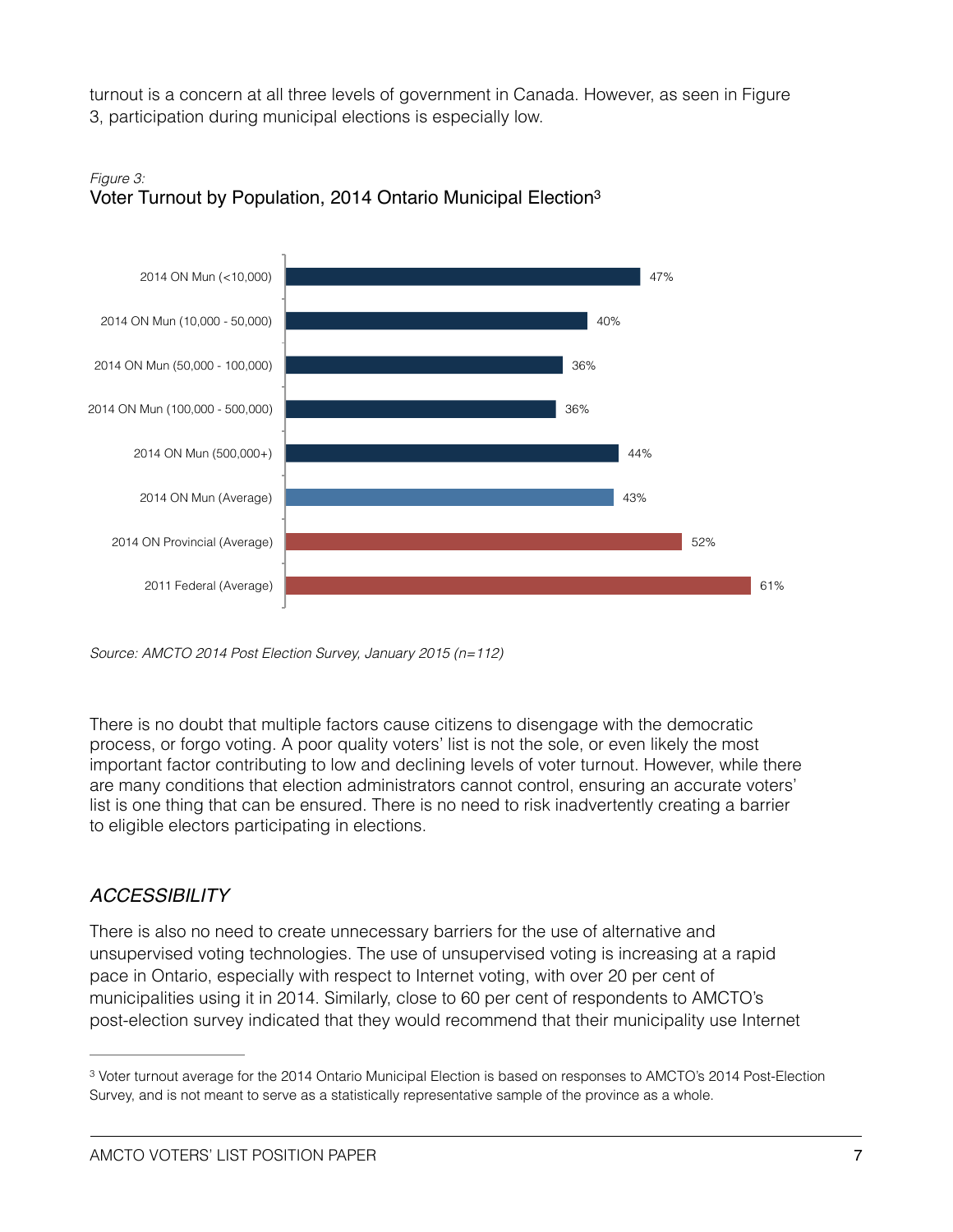voting in the 2018 municipal election<sup>4</sup>. However, unsupervised voting requires an accurate and legitimate list of electors, and the current problems with the voters' list threaten to jeopardize the use of this technology. Some AMCTO members have opted to forgo the data provided by MPAC and create their own lists in order to ensure that their data can be trusted, thus protecting their ability to innovate and make use of alternative forms of voting.

### *ACCOUNTABILITY*

The current approach to the voters list is also bereft of any rational accountability. While Clerks are the mandated authority to administer free and fair elections, they have limited control over the voters' list. This creates a fragmented accountability relationship, where though MPAC is responsible for delivering the data that forms the municipal voters list, they are one step removed from the implementation and delivery of municipal elections. As a result, their accountability to the voter, who relies on the list to exercise their democratic franchise, is unclear. In the eyes of the public the burden of this responsibility rests with the municipality, unfair as that may be.

### *ONE VOTER, THREE LISTS*

The accountability relationship is further complicated by the confusing structure of elections in Ontario, where there is one voter, and three separate voters' lists. Regardless of the merits of this composition, it creates confusion and frustration amongst the public, who wonder why they get a voting card for federal or provincial elections, but not for those at the local level.

The average voter may or may not be able to differentiate the responsibilities or functions of different levels of government, or understand why they are all creating their own separate lists. Regardless, the fragmentation of the one voter, three lists system in Ontario only serves to further confuse, disenchant and disengage Ontarians.

AMCTO 2014 Post Election Survey, January 2015 (n=112) <sup>4</sup>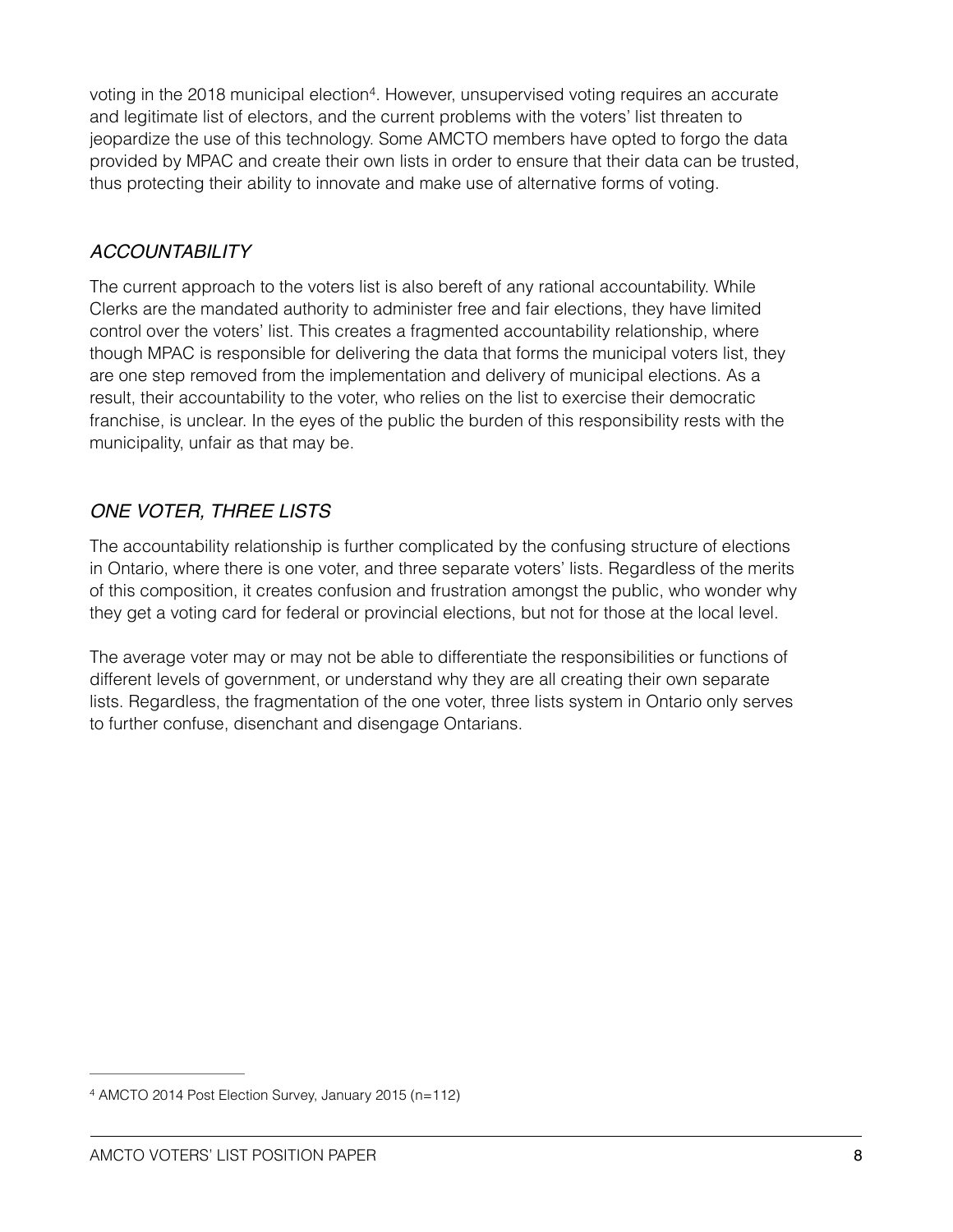# **WHY NOW?**

Concern over the quality of the voters' list is not a new phenomenon, and neither is the desire to see it improved. In December of 2012 representatives of a number of municipalities, associations, and MPAC agreed that a different approach to the voters' list was necessary<sup>5</sup>. Since that time AMCTO has attempted to work with MPAC to find a solution and improve the enumeration process, yet fundamentally nothing has changed. Minor reforms have been implemented, but the larger system has not changed, and therefore not improved.

### *"Something has to be done about the quality of the voters' list. Each election it is the same excuse and nothing changes."*

—AMCTO Member (Source: AMCTO 2014 Post-Election Survey, January 2015)

The simple truth is that the current system is broken, and cannot be fixed. Since the municipal election in 2010, the quality of data that makes up the voters' list has not improved, and appears to have gotten worse (see Figure 4). Regardless of whether they lack the tools or the access, MPAC has not been able to fix the data for the voters' list, despite their attempts to do so.





*Source: AMCTO 2014 Post Election Survey, January-February 2015 (n=112); and, AMCTO 2010 Post Election Survey, February-March 2011 (n=168*

<sup>5</sup> ICA Associates Inc., Results: Ontario Voters' List Forum, December 5, 2012.